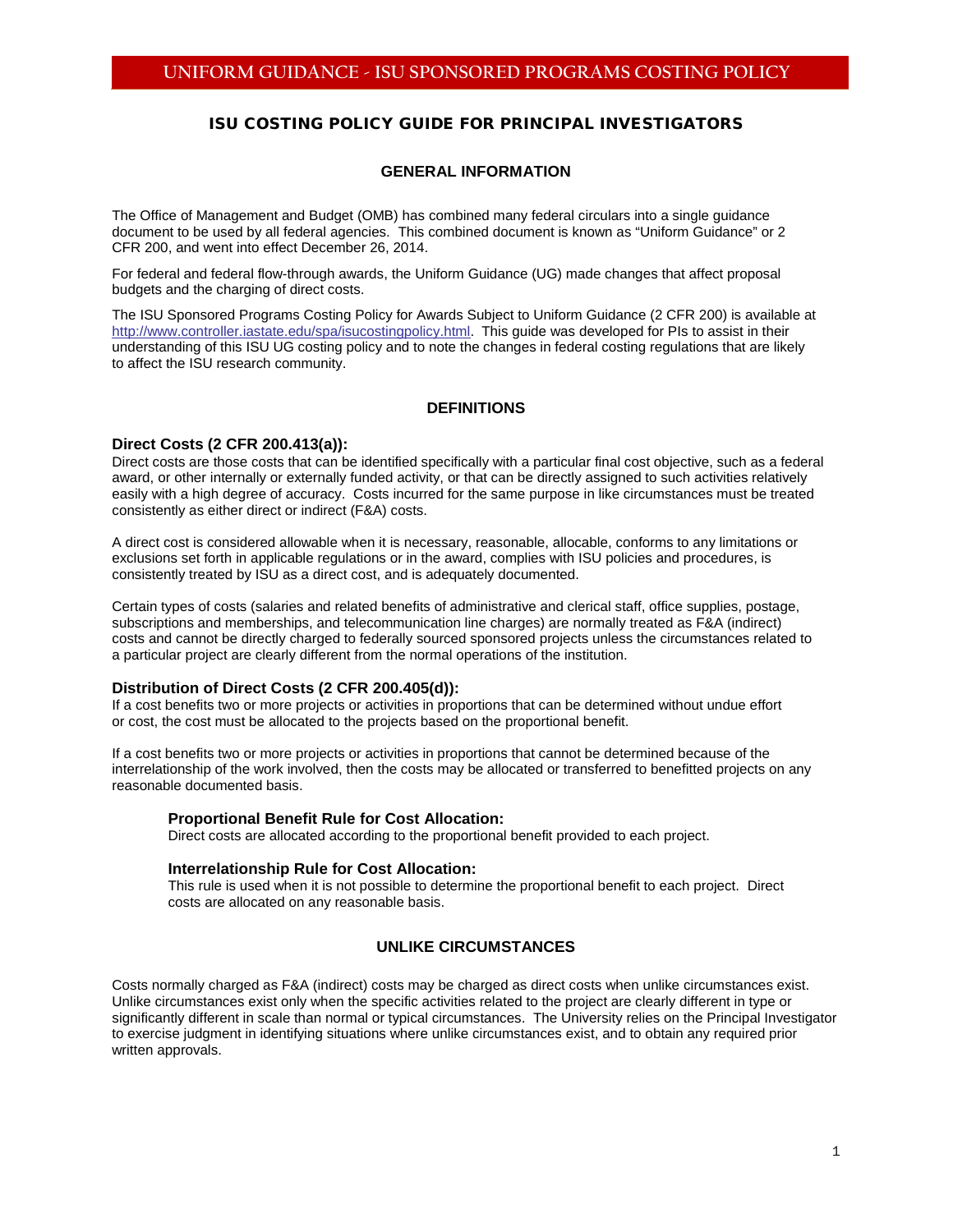# **UNIFORM GUIDANCE - ISU SPONSORED PROGRAMS COSTING POLICY**

Listed below are various types of F&A (indirect) costs that may be appropriate to directly charge to federally sourced projects when unlike circumstances exist and the required conditions are met.

## **A. Administrative and Clerical Salaries**

The salaries of administrative and clerical staff should normally be treated as F&A (indirect) costs. The direct charging of administrative and clerical salaries may be appropriate where the nature of the work performed under a particular project requires an extensive amount of administrative or clerical support which is significantly greater than the routine level of such services provided by ISU departments.

Direct charging of these costs is appropriate only if all of the following conditions are met:

- (1) Administrative or clerical services are integral to a project or activity;
- (2) Individuals involved can be specifically identified with the project or activity;
- (3) Such costs are explicitly included in the proposal budget and justification or have the prior written approval of the Federal awarding agency; and
- (4) An administrative effort of at least 15 percent FTE is required to complete the specific and distinctive requirements of a particular grant, cooperative agreement or contract.

If all of these required conditions are met, the PI should include sufficient justification of the proposed costs in the proposal's budget justification.

#### **B. Office Supplies**

Office supplies are normally treated as F&A (indirect) costs. However, such costs may be directly charged where office supplies are not for general use and can be identified closely with a specific project (e.g., envelopes to mail a large survey, notebooks for research results, or supplies for presentations to disseminate project results). Expenditure documentation must be maintained by the department according to ISU records retention policy that clearly justifies the unlike circumstances for office supply costs.

### **C. Postage**

Postage is normally treated as an F&A (indirect) cost. However, a particular project may have an exceptional need for postage (e.g., the mailing of a large number of survey questionnaires, or the mailing of numerous project deliverables). As these postage costs are directly related to a specific award and are extraordinary compared to routine postage requirements, it may be appropriate to charge the project directly for postage costs. Expenditure documentation must be maintained by the department according to ISU records retention policy that clearly justifies the unlike circumstances for postage costs.

#### **D. Subscriptions and Memberships**

Subscriptions and memberships are normally treated as F&A (indirect) costs due to their general nature. However, unlike circumstances may support the direct charging of these costs (e.g., the subscription's content is specifically and directly related to the sponsored project, the membership is the only means of obtaining a specific journal directly related to a sponsored project, the membership is required to attend a conference where the project's research results will be shared). Expenditure documentation must be maintained by the department according to ISU records retention policy that clearly justifies the unlike circumstances for subscription and membership costs.

## **E. Telecommunications Costs**

Telecommunications costs for basic services including monthly cell phone charges, monthly ethernet charges, monthly phone line charges, and installation costs are normally treated as F&A (indirect) costs. However, the direct charging of these costs may be appropriate if a project has unique requirements (e.g., extensive use of telephone surveys, a hotline or crisis line is a project requirement, communications needed with project activities at remote locations). When unlike circumstances exist for telecommunications costs, the PI should clearly justify the proposed costs in the proposal's budget justification. Expenditure documentation must be maintained by the department according to ISU records retention policy that clearly justifies the unlike circumstances for telecommunications costs.

Costs requiring prior approval must be identified separately and justified in the proposal budget justification, or have received written sponsor approval before the costs are incurred. The allowability of costs can be difficult to determine. In order to avoid the subsequent disallowance of costs, ISU can request written approval from the sponsoring agency in advance of the incurrence of unusual or special costs. Unless sponsoring agency approval is obtained, the Principal Investigator and/or department are responsible for any subsequent disallowed costs.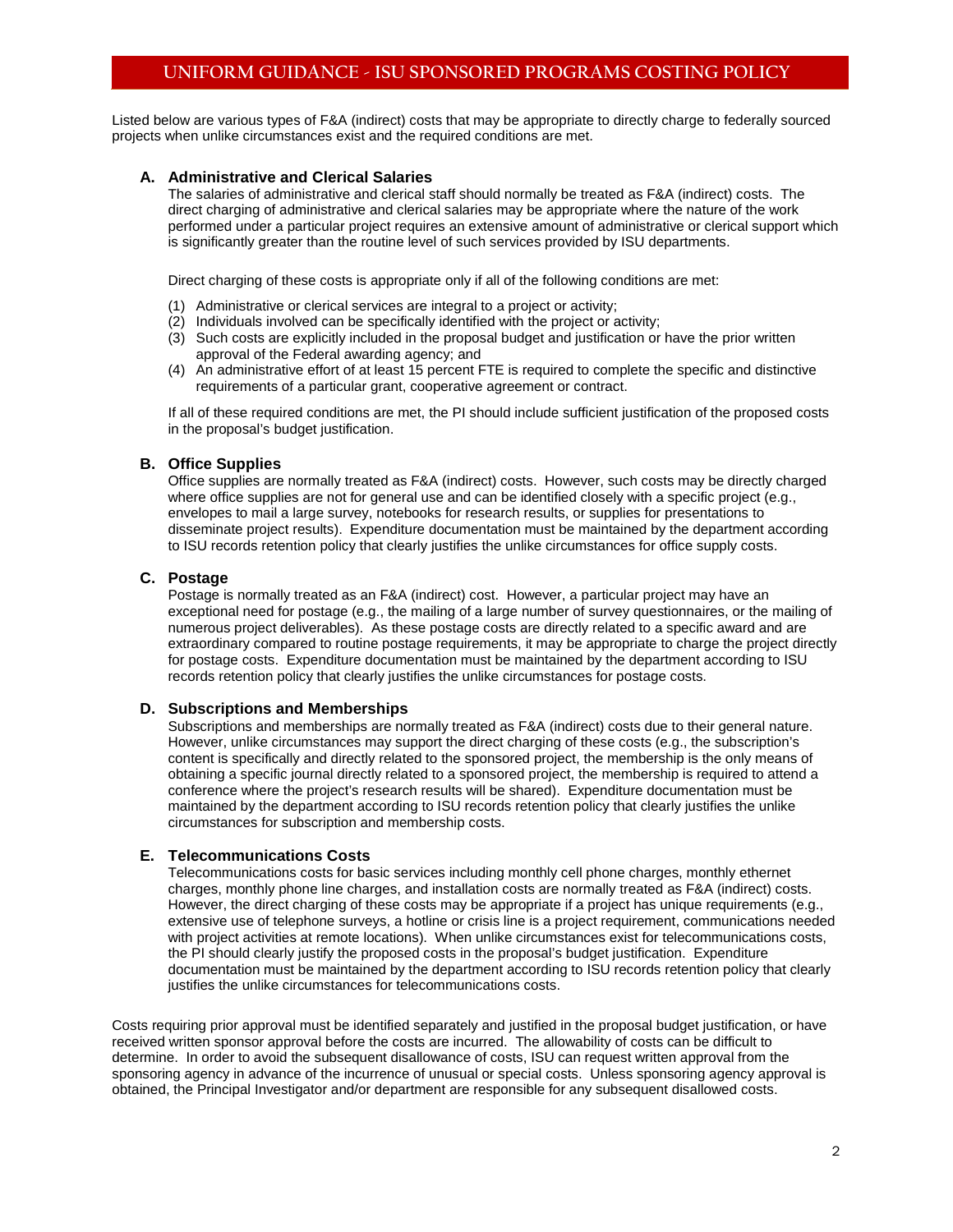# **DOCUMENTING UNLIKE CIRCUMSTANCES AFTER AWARD ISSUANCE**

When costs that meet the conditions of unlike circumstances were not anticipated and justified in the proposal budget justification, these costs will require sponsoring agency approval before such costs are incurred (i.e. administrative and clerical salaries) or require expenditure documentation supporting the justification of the unlike circumstances (i.e. office supplies, postage, subscriptions and memberships, telecommunications costs). The Office of Sponsored Programs Administration and Sponsored Programs Accounting will assist PIs in determining if prior written approval from the sponsoring agency is required.

The justification prepared by the department must document the same information that would have been provided to the sponsoring agency in the proposal budget and budget justification. It must also explain why the cost was not included in the original budget.

# **UNIFORM GUIDANCE – DIRECT COSTING CHANGES**

Significant changes to previous federal costing regulations are detailed below. Not all changes are noted, only those that are likely to significantly affect the ISU research community.

## **Administrative and Clerical Salaries - 2 CFR 200.413**

In general, administrative and clerical salaries should normally be treated as F&A (indirect) costs. However, direct charging may be appropriate if all of the following conditions are met:

- Administrative or clerical services are integral to a project or activity;
- Individuals involved can be specifically identified with the project or activity;
- Such costs are explicitly included in the proposal budget and justification or have the prior written approval of the Federal awarding agency; and
- An administrative effort of at least 15 percent FTE is required to complete the specific and distinctive requirements of a particular grant, cooperative agreement or contract.

If all of these requirements are met, the PI should include sufficient justification of the proposed costs in the budget justification.

## **Computing Devices (under \$5,000 per unit cost) – 2 CFR 200.20 and 2 CFR 200.453**

Computing devices may be direct charged to the project or activity under the following circumstances:

- The computing devices are essential and allocable to the project in that they are necessary to acquire, store, analyze, process, and publish data and other information electronically, including accessories (or "peripherals") for printing, transmitting and receiving, or storing electronic information.
- The cost does not exceed the equipment capitalization threshold (currently \$5,000). Computing devices with a unit cost under \$5,000 are considered a supply item.
- A justification and explanation of how the computing device is essential to the project is provided in the proposal budget or documented prior to acquisition.
- The cost of computing devices are allocated using the proportionate benefit rule and the cost allocation is documented in the proposal budget or prior to acquisition.

Items costing \$5,000 or more per unit are considered equipment and must follow the federal regulations for equipment.

# **F&A (Indirect) on Subawards – 2 CFR 200.331 and 2 CFR 200.414**

If a federal program has a published statutory F&A cap, that rate is the maximum rate that can be used on a subaward. For all other federal programs, if a subrecipient has a federally negotiated F&A rate, it must be used. If the subrecipient does not have a federally negotiated F&A rate, a 10% de minimis MTDC F&A rate may be used.

## **Fixed Price Subawards – 2 CFR 200.332**

Unless waived, agency prior approval is required to enter into a fixed price subaward rather than a costreimbursable subaward. The total amount funded for each fixed price subaward cannot exceed \$150,000.

## **Participant Support Costs - 2 CFR 200.75 and 2 CFR 200.456**

Participant support costs are allowable with prior agency approval. See ISU Guidance on Participant Support Costs at:<http://www.ospa.iastate.edu/proposal>